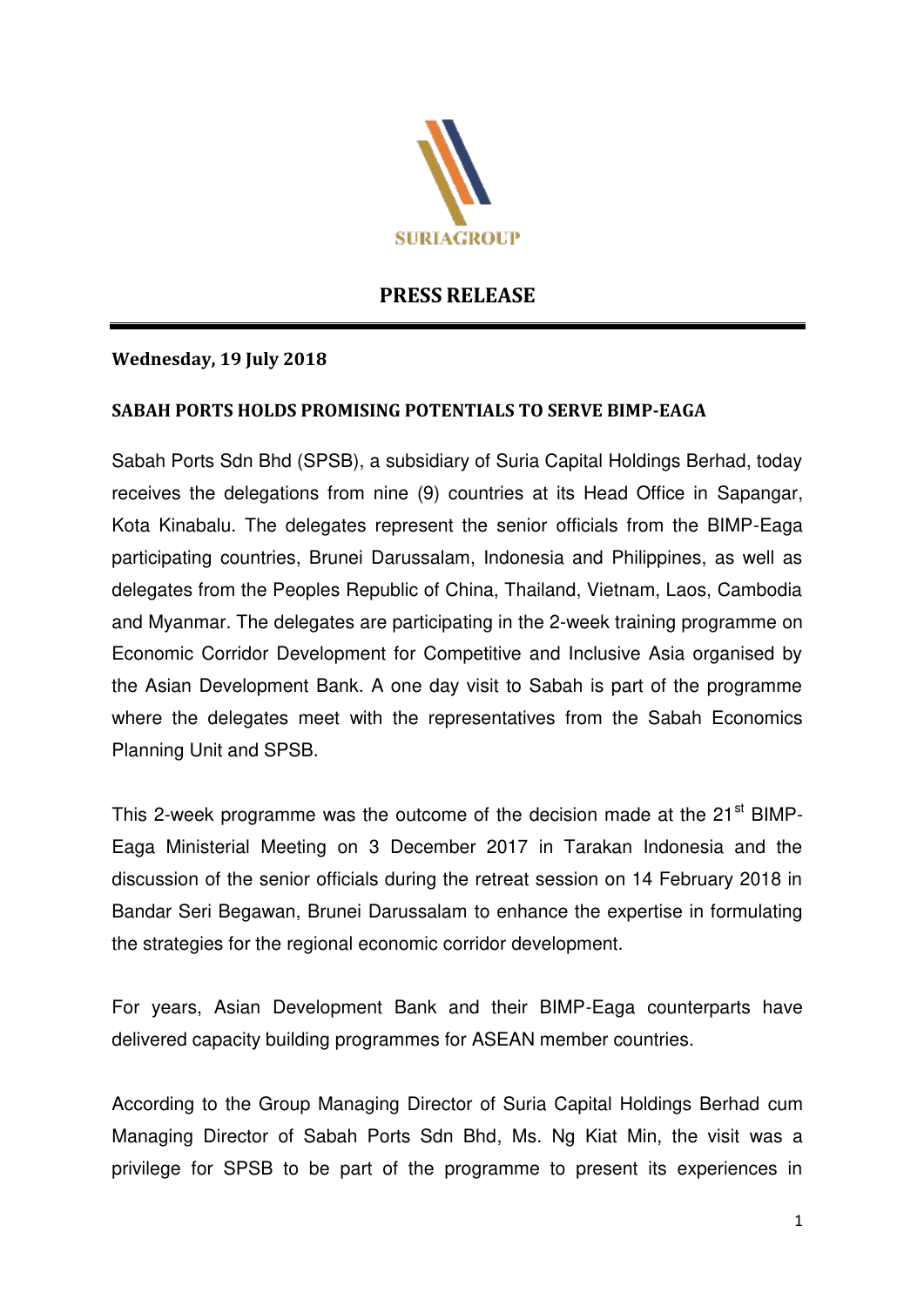managing eight (8) ports with emphasis on its prime Sapangar Bay Container Port which is strategically located along the main shipping route of the East Asian sea trade and at the centre of the BIMP-Eaga, making it a preferable route with great prospects as a distribution hub.

For more than 3 years, SPSB together with Sabah Economics Development and Investment Authority (SEDIA) and Sabah Ports Authority have been studying the potential of Sapangar Bay Container Port as a transshipment hub with greater connectivity to international markets.

Sabah Ports has a network of eight (8) ports dispersed across Sabah. Ms. Ng Kiat Min explained that SPSB's ports in the east coast have long established trade relations with BIMP-Eaga counterparts such as the neighboring Indonesia and Philippines due to its close proximity. Sapangar Bay Container Port is supported by other ports such as Sandakan, Lahad Datu and Tawau Port located on the east coast, dominated mostly by palm oil and downstream activities. Sapangar Bay Container Port is in the strategic location along intra-Asia trading route linking Far East to the South-East Asia especially the BIMP-Eaga region.

SPSB's ports have great potentials to serve the BIMP-Eaga region particularly in transforming economic and industrial development in the region. In recognising these potentials, Sabah ports will have to capitalise on the State's huge prospects to drive economic developments not only for the State but also for the neighbouring partners in the region. It is pertinent for SPSB to work closely with the Sabah State Government to identify the abundant opportunities that Sabah can play in the BIMP-Eaga region. To-date SPSB has invested more than RM1 billion in developing and upgrading the port infrastructures and systems, she added.

Sabah Ports Sdn Bhd, as the mandated operator of major ports in Sabah, is continuously beefing up its operational capacity, capability and infrastructure to handle direct calls by larger vessels and to connect containerised cargo to and from Sabah and the BIMP-Eaga region with the major trading routes. Withe the creation of seamless connectivity, these cargoes can be efficiently distributed through Sapangar Bay Container Port to the BIMP-Eaga region which may be extended to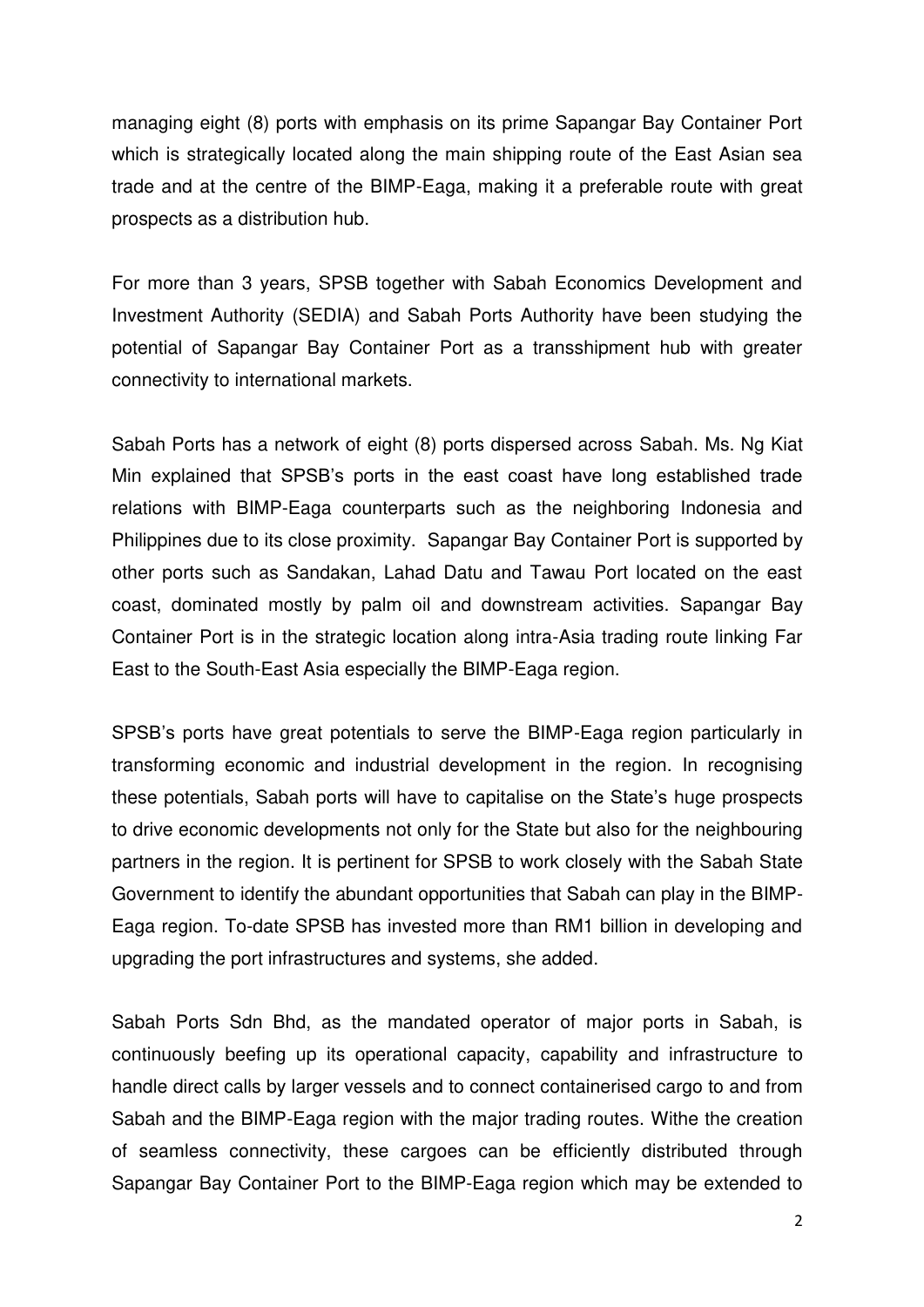countries outside the region due to the ports' strategic position as the regional container transshipment hub and a distribution centre for various commodities. This in turn will generate higher volume of cargoes and attract more shipping lines to call at Sapangar Bay Container Port.

Premised on this, developing Sapangar Bay Container Port as a potential regional transshipment hub is part of SPSB's proactive supply-driven strategy to capture the growth opportunities in the region. Sapangar Bay Container Port can play a complementary role in the hub and spoke networks in the East-Asian region, making BIMP-EAGA as a vibrant shipping cluster in both the ASEAN as well as the Asian region.

Mr Jefrie R. Sahagun, a representative from Palawan, Philippines, thanked SPSB for hosting the session and expressed his view that SPSB should be part of BIMP-Eaga-led forum as SPSB has clear understanding of the economic development potentials within the BIMP-Eaga region and regional corridor. The Kudat and Palawan connectivity in particular, is a viable venture for consumer goods and cruise tourism related activities, said Mr Jefrie.

Sabah Ports Sdn Bhd has some 15-year experience in the ports' management and operations with skilled and well-trained manpower. The company is a whollyowned subsidiary of Suria Capital Holdings Berhad, a public-listed company on Bursa Malaysia which strive to continuously enhance its shareholders value through improved operational efficiency and effectiveness coupled its strong corporate governance practices and human capital development programmes.

BIMP-EAGA, mainly islandic, is home to 70 million people and covers a land area of about 1.5 million sq km. Its total merchandise trade grew at an annual average rate of 14% between 2009 and 2013. Total trade in 2013 alone reached US\$166.34 billion, with 72% being exports and 28% being imports. Among the commodities traded in the region include palm oil, copra, aquaculture products, timber and agricultural products.